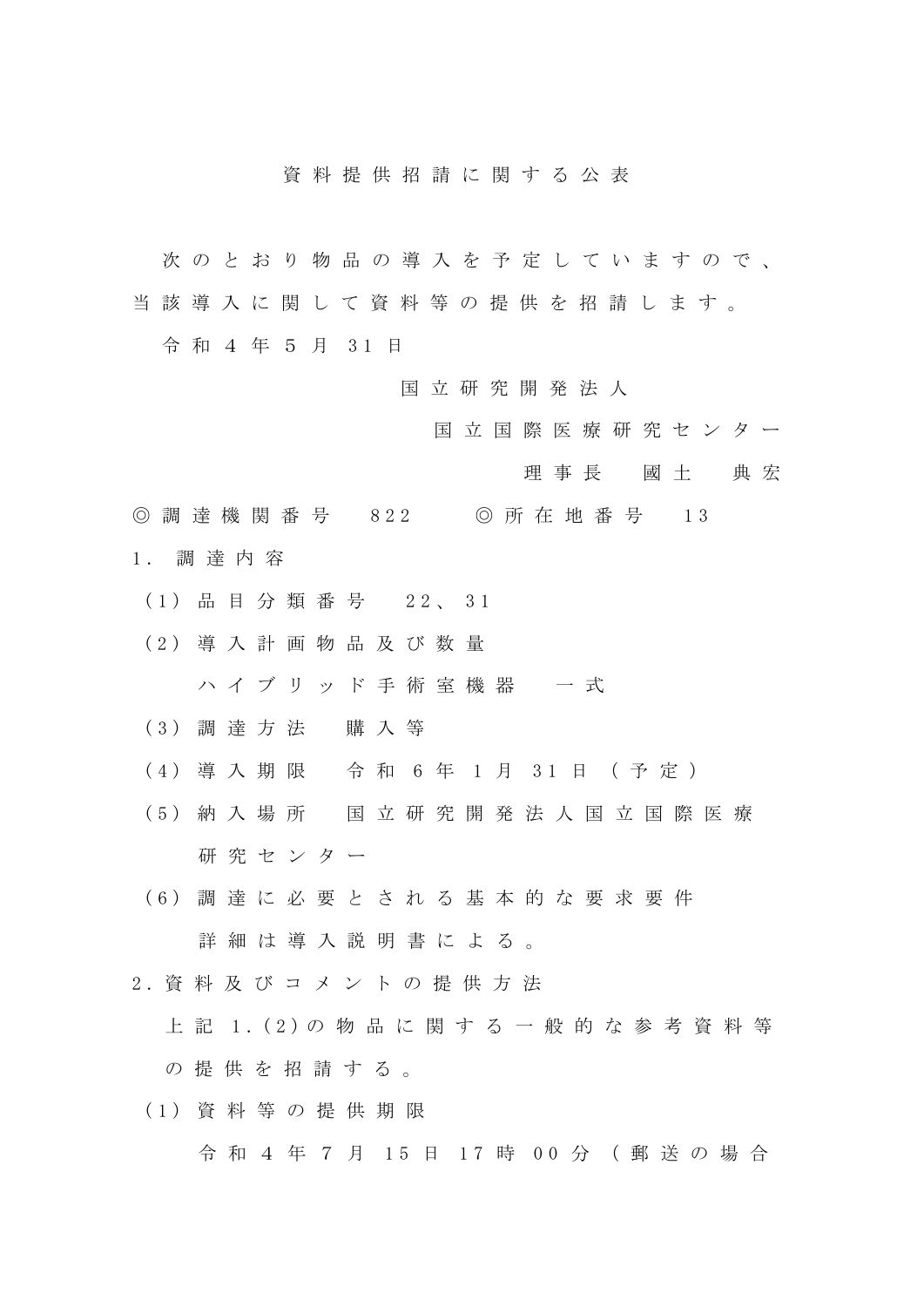は 必 着 の こ と 。)

(2) 提出先

〒 1 6 2 - 8655 東京都 新 宿 区 戸 山 1 丁 目 2 1 番 1

号 国 立 研 究 開 発 法 人 国 立 国 際 医 療 研 究 セ

ンター 調 達 企 画 室 長 小 櫃 真

電 話 0 3 - 5273 - 5291

- 3 . 説明書の交付 本 公 表 に 基 づ き 応 募 す る 供 給 者 に対して導入説明書を交付する。
	- (1) 交付期間 令 和 4 年 5 月 3 1 日 か ら 令 和 4 年 7 月 1 4 日 ま で
	- (2) 交 付 場 所 上 記 2 .(2) に 同 じ
- 4. その他
	- こ の 導 入 計 画 の 詳 細 は 導 入 説 明 書 に よ る 。な お 、 本 公 表 内 容 は 予 定 で あ り 、 変 更 す る こ と が あ り 得る。